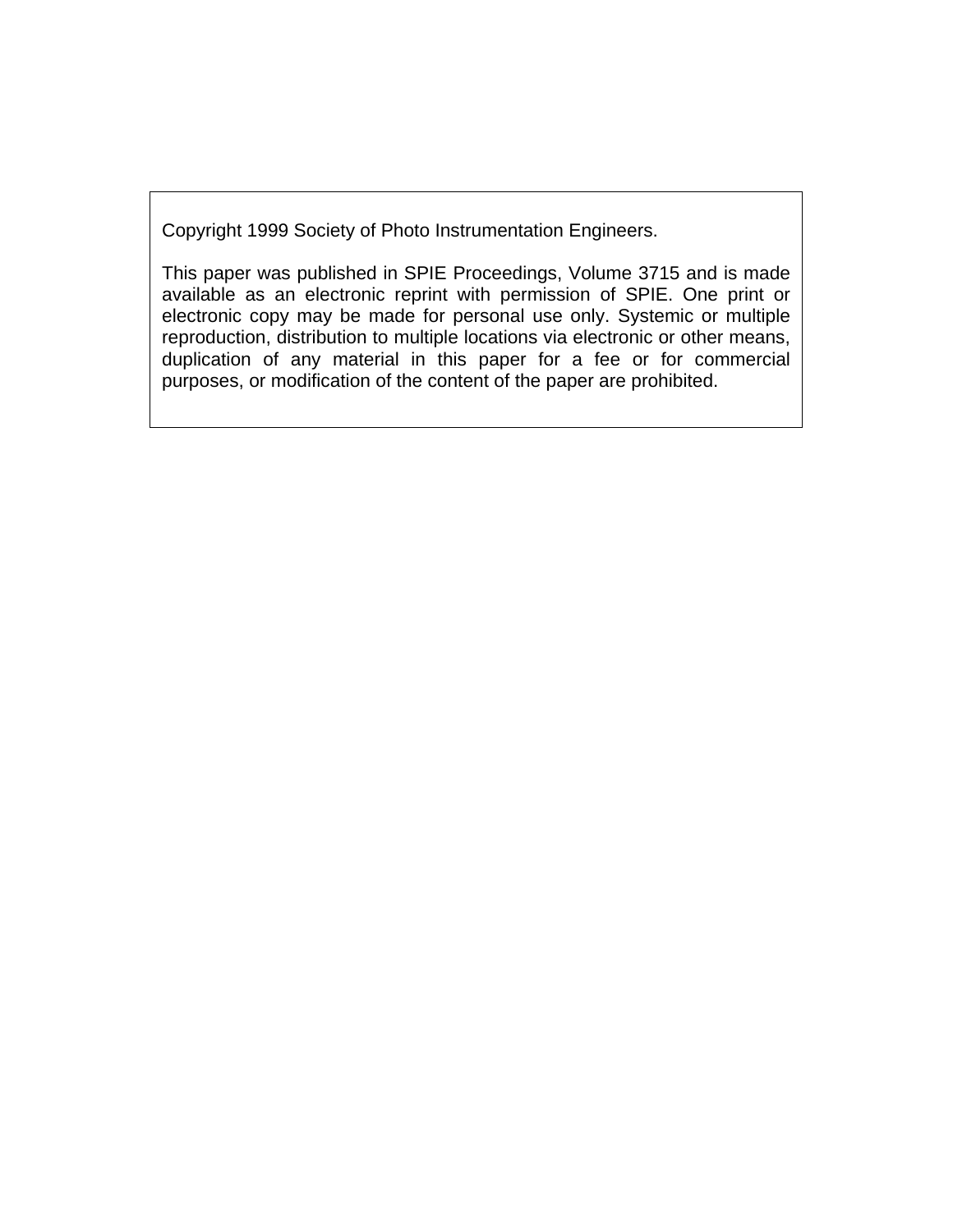# **Sampling technique for achieving full unit-circle coverage using a real-axis spatial light modulator**

Steve Serati and Kipp Bauchert Boulder Nonlinear Systems, Inc. 450 Courtney Way, #107 Lafeyette, Colorado 80026

#### **ABSTRACT**

We investigate the possibility of using a real-axis spatial light modulator (SLM) to realize complexamplitude modulation with full coverage over the unit circle. The real-axis SLM produces a pixelated bipolar-amplitude wavefront. Each pixel is basically a spatial pulse width with the signal information being carried by the pulse's amplitude. Data streams generated in this manner have real and imaginary components due to the relative even and odd symmetry of the pulse amplitude modulation. When the pulse rate is twice the minimum Nyquist rate for band-limited amplitude modulation, it is possible to resolve the signal into its quadrature phase components (real and imaginary terms). By changing the relative amplitude of these quadrature phase terms, any value within the complex plane is accessible. Since the SLM does not have any optical gain, coverage is limited to the unit circle in the complex plane.

Keywords: Complex-amplitude, real-axis spatial light modulator, optical processing

## **1. INTRODUCTION**

A signal, which is composed of even and odd components, requires complex values to fully define its content. Complex-valued functions are represented by linear combinations of real and imaginary values, which may reside anywhere in the complex plane. However, practical optical processors use optically passive elements, which restrict the complex values to the unit circle as shown in Figure 1.



**Figure 1**. Real-axis modulation in relation to the complex unit circle.

A spatial light modulator (SLM) which provides full coverage of the unit circle is important, because it places fewer constraints on the processing algorithm, which extracts information from the signal<sup>1</sup>. Because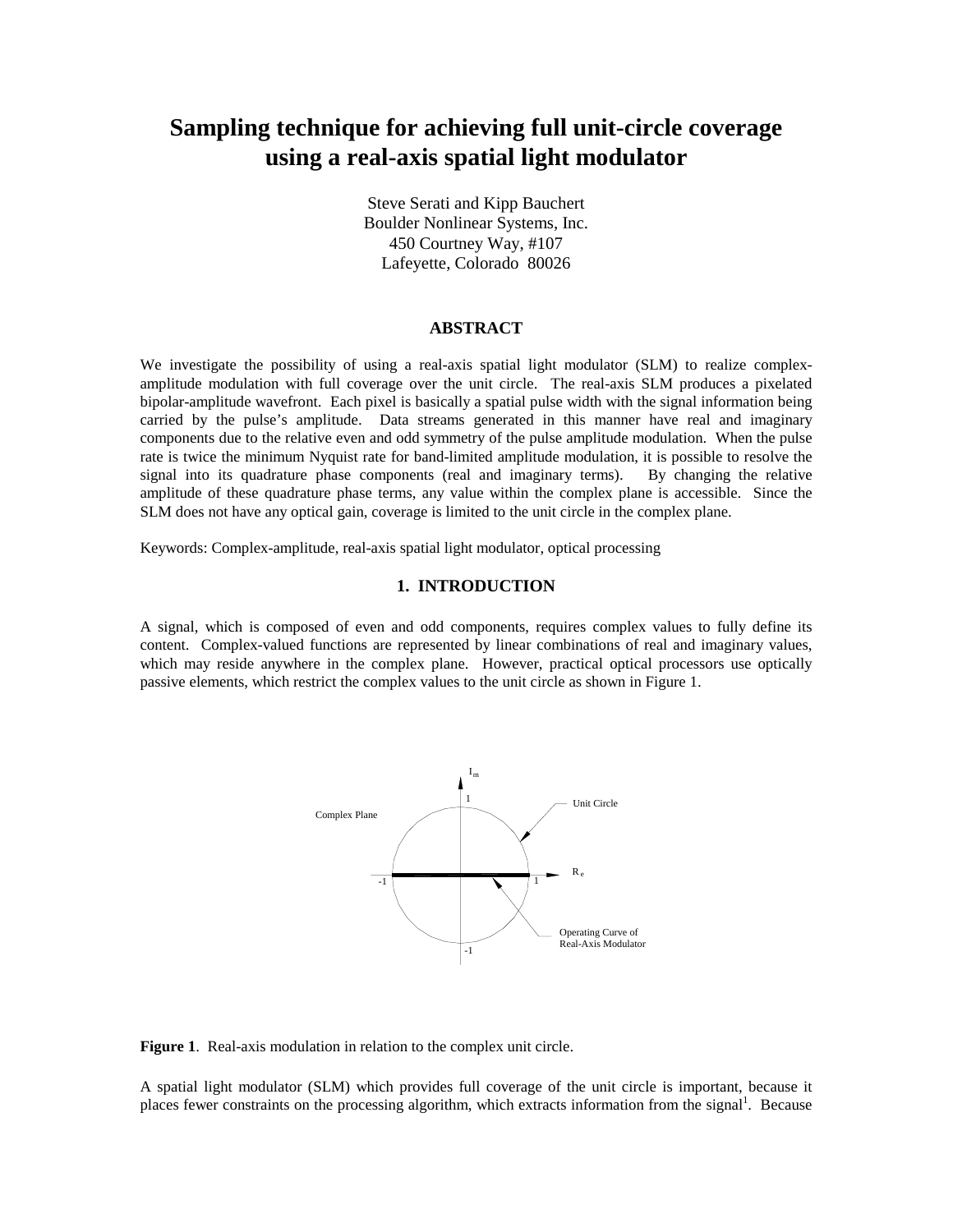of its importance, a variety of methods for achieving full unit-circle coverage have been investigated. These methods include, but are not limited to, offsetting sample locations,<sup>2,3,4</sup> under-resolving macropixels,<sup>5,6</sup> pseudorandom encoding<sup>7</sup> and combining outputs from two SLMs<sup>8</sup>. The technique presented in this paper is similar in nature to the first two approaches mentioned. However, this one is based on using an analog ferroelectric liquid crystal (FLC) modulator to achieve an on-axis Fourier transform response. In this approach, the FLC modulator provides bipolar-amplitude (real-axis) modulation as shown in Figure 1. In the other approaches, the light modulators are either unipolar-amplitude or optical path difference (OPD) components, which are implemented with amplitude masks, phase masks, nematic liquid crystal displays or deformable mirror displays.

A ferroelectric real-axis modulator, as implemented on a VLSI backplane, has a channel capacity that exceeds 40,000 bits/second. This is the information-transmission rate per pixel based on the bandwidth and contrast ratio of the FLC modulator<sup>9</sup>. With this channel capacity, a  $\frac{512 \times 512}{8}$  SLM is capable of loading over 10 Gigabits per second into an optical processor. Of course, this potential is difficult to realize using today's drive schemes, but much of this potential is accessible through better electronics. In addition to the processing potential, the analog FLC modulator offers an economical means for obtaining complex modulation. With real-axis modulation, only two pixels are needed to define any point in the unit circle as compared with unipolar modulators where three or more pixels are needed<sup>4</sup>. The modulator uses voltage levels that make it well suited for VLSI backplanes. This not only makes high-speed backplanes more manufacturable, but it also allows for high-resolution designs. Also, the real-axis modulator is easier to fabricate than most of its cousins including the bistable modulator. For these reasons, complex-amplitude modulation using a real-axis modulator is investigated in this paper.

## **2. METHOD**

One technique for converting amplitude-only modulation into complex modulation is to use a detour phase (delayed sampling) technique which was first demonstrated by Brown and Lohmann<sup>2</sup>. Their binary technique used the relative position and size of transparent boxes to realize complex spatial filters. This basic technique has been proven to work with a variety of amplitude and limited-phase modulators.<sup>3,10,11</sup> The extension of this technique to real-axis modulation is straightforward. While real-axis modulation reduces the number of pixels per complex data point (two pixels instead of three or four), it does not significantly change the procedure. Unfortunately, the image and its conjugate occur as diffracted orders even with a real-axis modulator. This means that the image information resides on a carrier frequency, which prevents using this technique for generating on-axis complex spatial filters. Therefore, this paper introduces a different approach, which generates the phase relationships needed for on-axis operation.

In this approach, we use the fact that the real-axis modulator produces only real-valued functions. These functions (i.e. images or filters) are composed of even and odd terms. That is

$$
f(x) = f_e(x) + f_o(x) \t\t(1)
$$

where the even,  $f_e(x)$ , and odd,  $f_o(x)$ , terms are also real functions. The Fourier transform of  $f(x)$  is Hermitian, which is the summation of a real-even and an imaginary-odd function. To examine the relationship between the real and imaginary components of the transform, we write  $f(x)$  as a Fourier series and ignore the effects produced by the SLM backplane. These effects enter the discussion later. As a Fourier series, *f(x)* is written as

$$
f(x) = a_o + \sum_{n=1}^{\infty} (a_n \cos n\omega_o x + b_n \sin n\omega_o x) ,
$$
 (2)

where  $n\omega$  represents the discreet frequencies of the Fourier series and the corresponding coefficients are: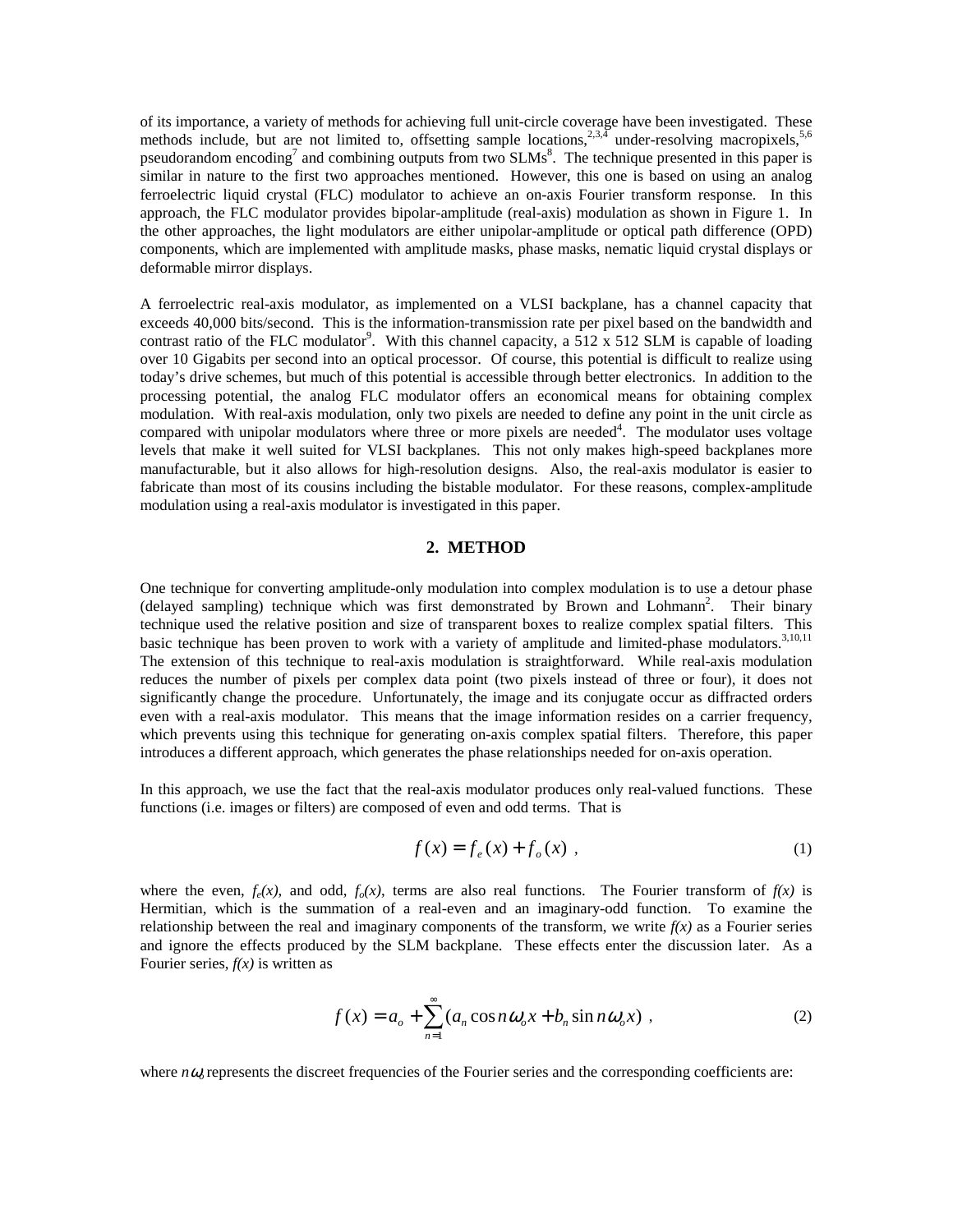$$
a_{o} = F_{o} = \frac{2}{(x_{2} - x_{1})} \int_{x_{1}}^{x_{2}} f(x) dx,
$$
  
\n
$$
a_{n} = [F_{n} + F_{-n}] = 2 \operatorname{Re} \{F_{n}\} = \frac{2}{(x_{2} - x_{1})} \int_{x_{1}}^{x_{2}} f(x) \cos n \omega_{o} x dx,
$$
  
\n
$$
b_{n} = j[F_{n} - F_{-n}] = -2 \operatorname{Im} \{F_{n}\} = \frac{2}{(x_{2} - x_{1})} \int_{x_{1}}^{x_{2}} f(x) \sin n \omega_{o} x dx,
$$
  
\n
$$
F_{n} = \frac{1}{2} (a_{n} - jb_{n}).
$$

As defined, the  $a_n$  and  $b_n$  values represent the real-even and imaginary-odd terms of the series, respectively. By using Euler's indentities and rearranging terms, we have

$$
f(x) = a_o + \frac{1}{2} \sum_{n=1}^{\infty} (a_n - jb_n) e^{jn\omega_o x} + (a_n + jb_n) e^{-jn\omega_o x},
$$
 (3)

or

$$
f(x) = a_o + \frac{1}{2} \sum_{n=1}^{\infty} (a_n - b_n e^{j\pi/2}) e^{jn\omega_o x} + (a_n + b_n e^{j\pi/2}) e^{-jn\omega_o x}.
$$
 (4)

From Equations 3 and 4, it can be seen that the  $a_n$  and  $b_n$  terms are quadrature phasors that rotate at the rate of *n* $\omega$ <sup>*o*</sup>. These phasors combine to represent one unique point,  $c_n$ , in the unit circle as follows:

$$
c_n = \sqrt{a_n^2 + b_n^2} \quad , \tag{5}
$$

$$
\phi_n = \tan^{-1}(-b_n / a_n) \tag{6}
$$

By varying the amplitude of  $a_n$  and  $b_n$  between  $-1$  and 1, any point in the unit circle is represented. Unfortunately, these in-phase and quadrature phasors are only mathematical representations of the complex Fourier components and not physically realizable without a complex modulator. However, the Fourier components are defined by any set of two or more phasors that are not collinear. Therefore, we can use a different set of phasors, which have amplitudes of  $p_k$  and  $p_l$  and are phase shifted by  $\pm \pi/4$ , to represent the  $a_n$ and  $b_n$  terms as shown in Figure 2.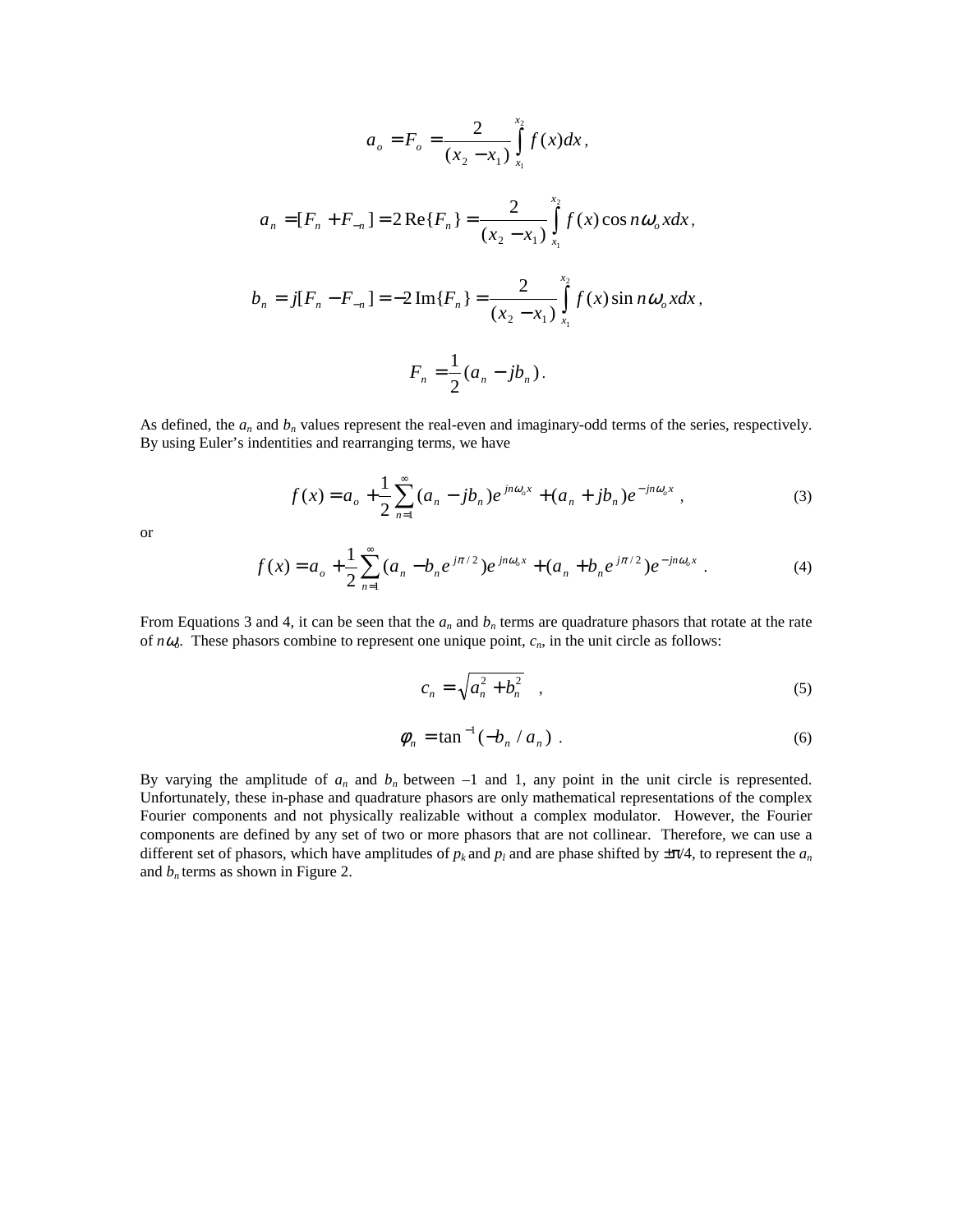

**Figure 2.** Phasor diagram for sampling technique.

The phasor diagram of Figure 2 is mathematically represented as:

$$
a_n = p_k e^{-j\pi/4} + p_l e^{j\pi/4}, \qquad (7)
$$

$$
-b_n e^{j\pi/2} = p_k e^{-j\pi/4} - p_l e^{j\pi/4}.
$$
 (8)

As with the detour phase technique discussed above, it is possible to produce a phase shift by changing the position of the sample location. However, our on-axis approach adds some complexity. If we simply offset the sample location with respect to the normal location of the  $n\omega$  terms in the Fourier domain, then we have misaligned the filter. As shown by Equation 9, a frequency shift arises from the frequency-translation property, where a change of position in the Fourier domain is equivalent to the spatial-domain operation of multiplying the function by a linear phase. However, this spatial-domain operation in an optical correlator represents an input image that is tilted off axis with respect to the filter plane.

$$
e^{j\omega_o x} f(x) \leftrightarrow F(\omega - \omega_o)
$$
 (9)

Instead of shifting the sample locations, the approach here is to oversample the Fourier plane. However, this requires the energy in the Fourier transform to spread continuously over the sampled area even though it is composed of discreet frequency components. Thus, the discreet frequency components must overlap forming a continuous distribution. Fortunately, this spreading occurs because the input aperture is finite.

By oversampling the Fourier components, we can modulate (or shift) the aperture function. To do this, we use bipolar modulation to change the sign of the pixels that straddle the ordinate of the Fourier components being sampled. As shown in Figure 3, this changes the phase profile of the envelope function shifted out by the discreet frequency components. To implement the phasor diagram shown in Figure 2, we need the pixels to be phase shifted by  $\pi/2$  from each other or  $\pm \pi/4$  from the ordinate of the frequency component. However, the bipolar modulator produces either a zero or  $\pi$  phase shift between the pixels which means we need to add or subtract a  $\pi/2$  shift. This occurs through the spatial shift of the aperture function where it is shifted by zero or  $\pm N/2$  (i.e.  $\omega_0 x_0 = \pi$  where  $\omega_0 = 2\pi/N$ ). Assuming the aperture is a simple array of N elements and disregarding the effects of pixel width, the Fourier transform equation for the shifted aperture can be written as: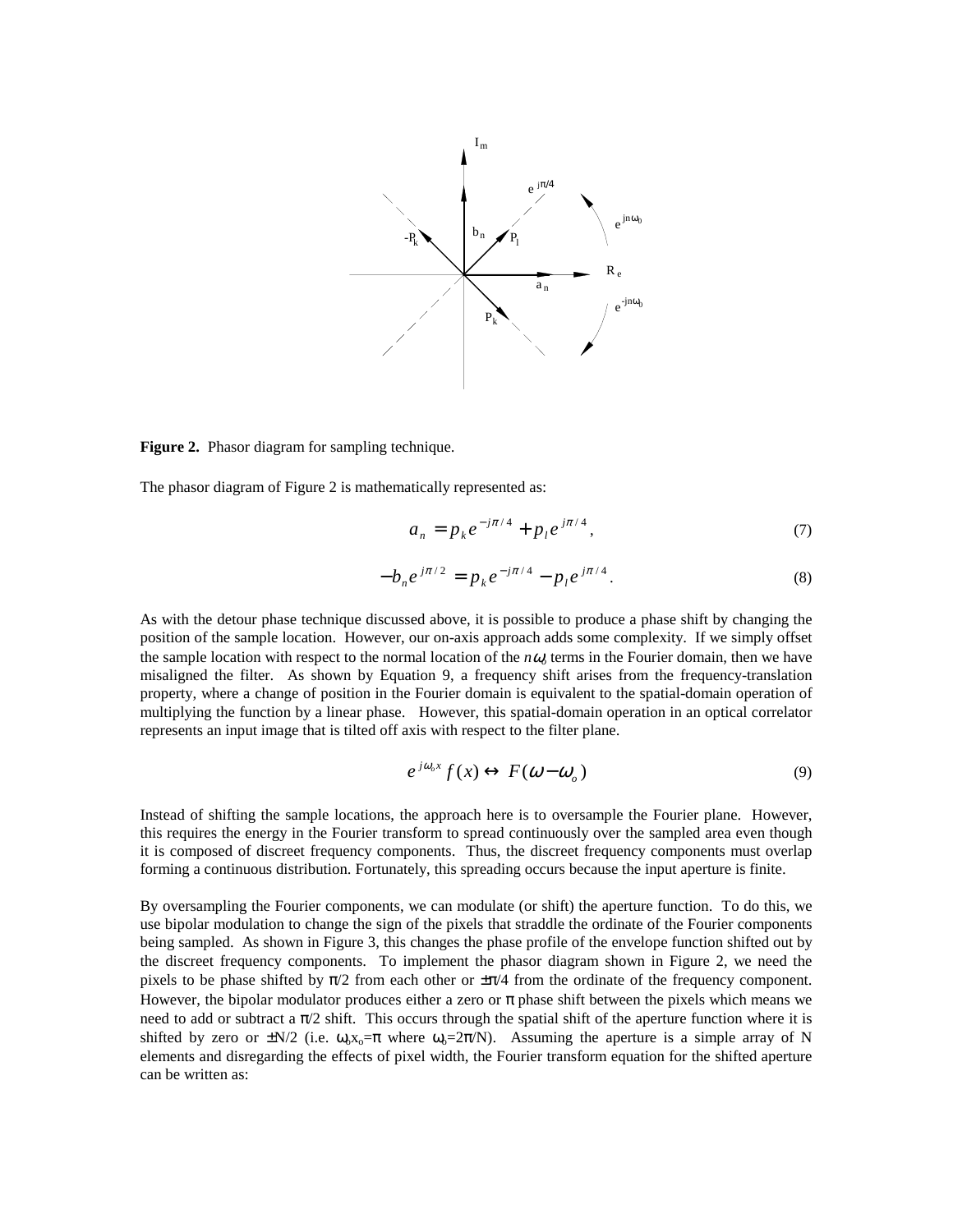$$
\left(e^{j\delta N}-1\right)/\left(e^{j\delta}-1\right),\text{ or }e^{j(N-1)\delta/2}\left[\frac{\sin N\delta/2}{\sin \delta/2}\right],\tag{10}
$$

where  $\delta = \Delta 2\pi/N = \Delta \omega_0$  is the incremental phase shift per element.



**Figure 3**. The effect of pixel modulation on the oversampled Fourier-domain components.

The sine-over-sine term in Equation 10 is a sinc function that envelopes the diffractive orders produced by the array factor. The amplitude part of the function goes to zero at  $\pm 2\pi/N$  while the phase approaches  $\pm \pi$ . As discussed above, we need the phase shift at the pixels to be  $\pm \pi/4$  which occurs when the pixels are spaced  $\pi$  apart in the frequency plane as shown in Figure 4 (i.e.  $\pm(N-1)\delta/2=\pm\pi/4$  or  $\pm N\delta=\pm\pi/2$ ).

If the modulated aperture function is not shifted  $(p_k=p_l)$ , then the aperture remains an even function  $(x_0 = 0)$ and there is no phase shift at the pixels. Fortunately, the Fourier transform of an even-real function is an even-real function. The multiplication of these terms with a real number (real-axis modulation) produces real terms. It is only for the case where  $p_k = -p_l$  that the aperture becomes an odd function  $(x_0 = \pm N/2)$ . Therefore, the phasor diagram of Figure 2 is not directly a result of the pixel's physical location. However, it is known from Fourier analysis that the following properties exist:

- Multiplying an **odd** and **even** function produces an **odd** function,
- Multiplying an **even** and **even** function produces an **even** function,
- Multiplying an **odd** and **odd** function produces an **even** function,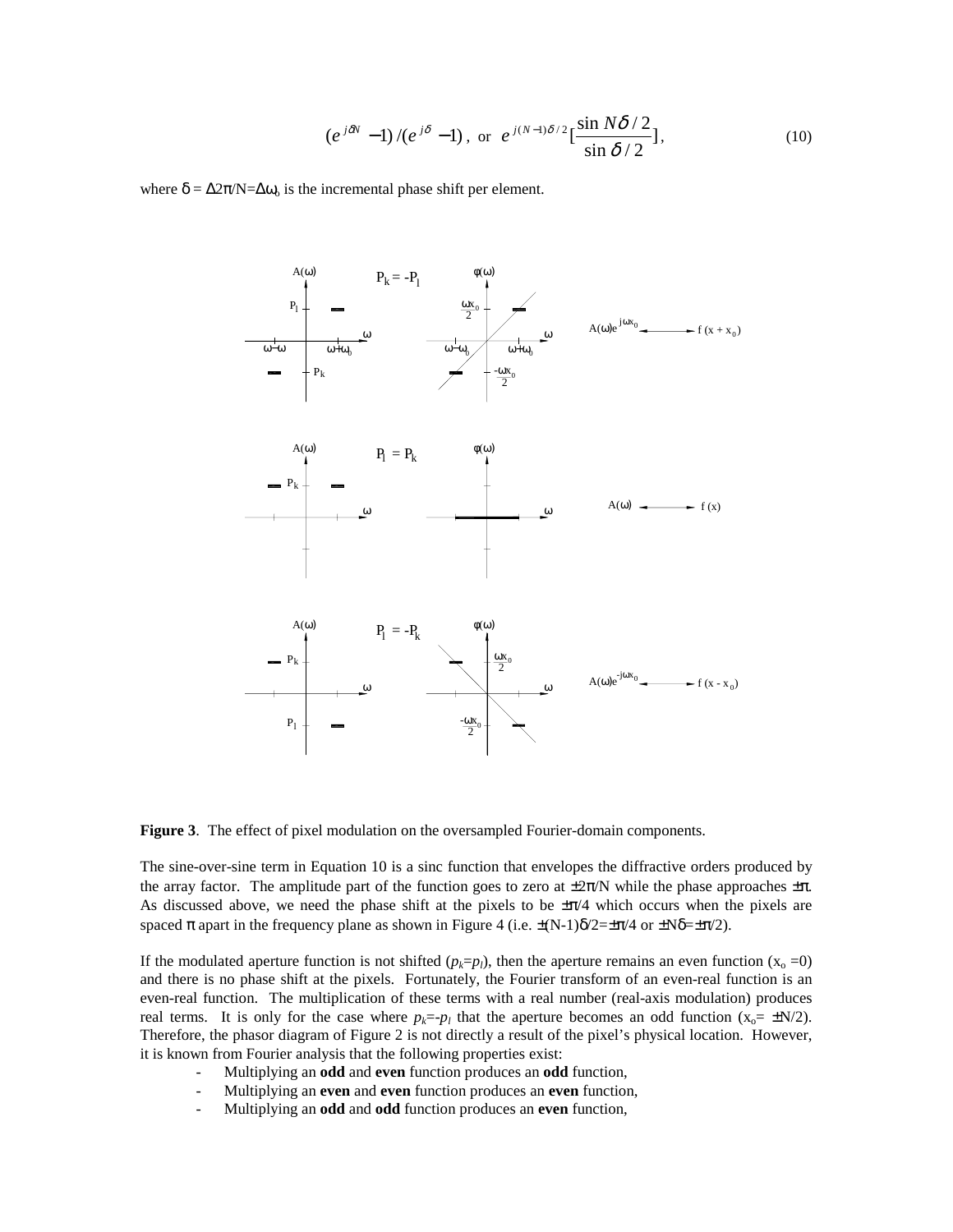- Transforming an **odd-real** function produces an **odd-imaginary** function,
- Transforming an **even-real** function produces and **even-real** function.

With these properties and by shifting or not shifting the aperture of the even and odd terms of the function, the phasor diagram of Figure 2 is implemented in a round about way.



**Figure 4**. Pixel placement for sampling technique.

#### **3. OPTICAL CONFIGURATION**

In a frequency-plane correlator that uses pixelated transducers, it has been shown that the focal length between input and filter (or filter and detector) properly scales the sample spacing such that the Nyquist rate is achieved, $^{12}$  if

$$
d_2 = \lambda f / N_1 d_1 , \qquad (11)
$$

where  $d_2$  is the pixel spacing in the sample plane,  $\lambda$  is the wavelength of the carrier, *f* is the focal length of the transform lens, and  $N_1d_1$  is the sequence length of the input. Equation 11 actually indicates that the radius of the diffracted spot in the sample plane is a pixel width. If we place a pixel at the ordinate of  $\omega_0(n)$ , then the two adjacent pixels reside at  $\omega_0(n+1)$  and  $\omega_0(n-1)$ . The technique presented in the preceding section requires that we increase the sample rate by a factor of two. By multiplying both sides of Equation 11 by two, we increase the sample rate either by doubling the carrier wavelength or focal length of the transform lens, or by halving the length of the input sequence. The best method is to change the focal length of the transform lens, since it is the easiest to physically implement without reducing the processing capacity of the optical system. The larger focal length spreads the Fourier transform over twice the area. This means that four times as many pixels are needed in the filter plane to fully sample the signal. Since SLM pixel density is not limitless, the increase in pixel count is definitely a disadvantage. Of course, there is no increase in pixel count if one is willing to give up resolution (i.e. the ability to distinguish the on to off transition of two adjacent pixels). For binary data applications such as analyzing pseudorandom digital codes, the reduction in resolution is not an option. For analog imagery, the loss of resolution is less of a concern.

As shown in Figure 4, the envelope of one frequency component falls to zero at the ordinate of the adjacent component. This overlap between frequency components (cross talk) is eliminated if we only sample at the ordinate locations. To fully eliminate crosstalk, the modulator also needs a zero-width pixel, which causes an efficiency problem. In practice, it is necessary for the pixel to have a non-zero fill factor, but maximizing fill factor increases crosstalk regardless of sampling technique. In our case, ordinate sampling is not possible. Therefore, the oversampling technique is prone to cross talk. To minimize this problem,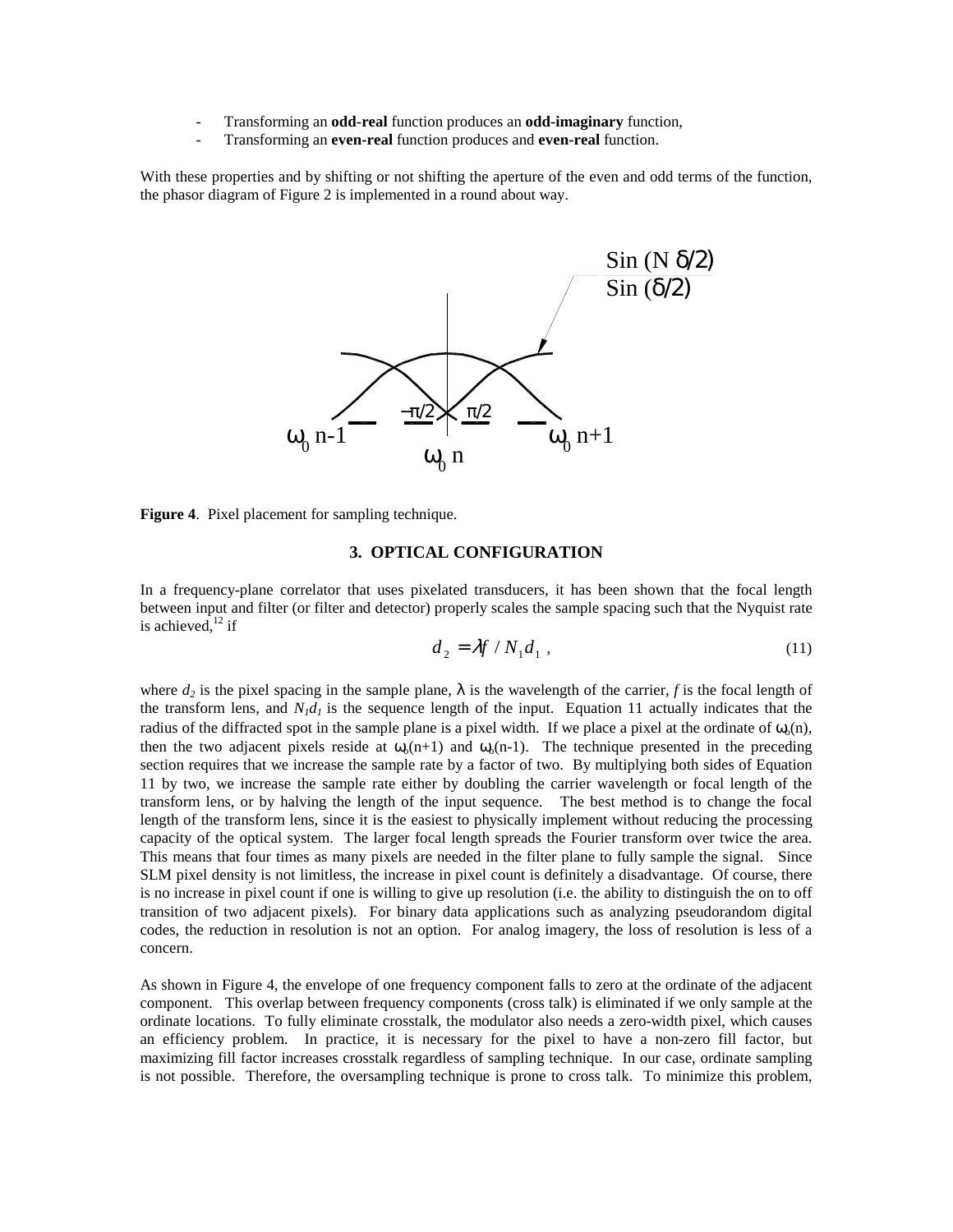the pixel fill factor needs to be minimized. With today's backplanes, CCD arrays, and diode lasers, efficiency is not a major concern. A reduction of the pixel's fill factor to 50% or less is a feasible solution.

A final consideration is the method for reconstructing the sampled signal at the detector plane. If we oversample the signal in the filter plane generating a phase shift, then we cause these components to be diffracted to the first order causing them to translate about the zero-order. To reconstruct the correlationplane image, we need to under-resolve the filter plane. This is accomplished by low-pass filtering the image (i.e. detecting only the central quarter of the correlation plane). Of course, this is implemented using the same technique discussed above for spreading out the Fourier spectrum in the filter plane. Therefore, we need, in both cases, the focal length of the transform lens to be increased so that the filter or correlation plane data is four times larger than the sample area. This is accomplished using the following formula

$$
f_{1,2} = 2N_s d_s d_o / \lambda, \qquad (12)
$$

where  $f_1$  and  $f_2$  are the focal lengths of the lenses (L<sub>1</sub>and L<sub>2</sub>) shown in Figure 5,  $N_s d_s$  represents the width of the filter SLM or CCD array, and  $d<sub>o</sub>$  is the pixel pitch of the input or filter SLMs. If Equation 12 is divided by two, the scaling for Nyquist sampling is achieved.<sup>13</sup>



**Figure 5**. On-axis 4f-correlator configuration using reflective real-axis SLMs.

### **4. CONCLUSIONS**

At the time of this paper's submission, the technique presented above has not been demonstrated in the lab. However, simulations using an FFT program verify that oversampling the data using a bipolar modulator produces the transform relationships described above. These simulations do not insure that the technique works since a complete front-to-back simulation of the method has not been completed.

If the technique works, it offers the following advantages:

- full complex modulation (independent control of amplitude and phase),
- on-axis (zero-order) operation,
- high-speed implementation  $(> 1000$  fps using FLC modulator),
- high-resolution implementation (VLSI backplane compatible).